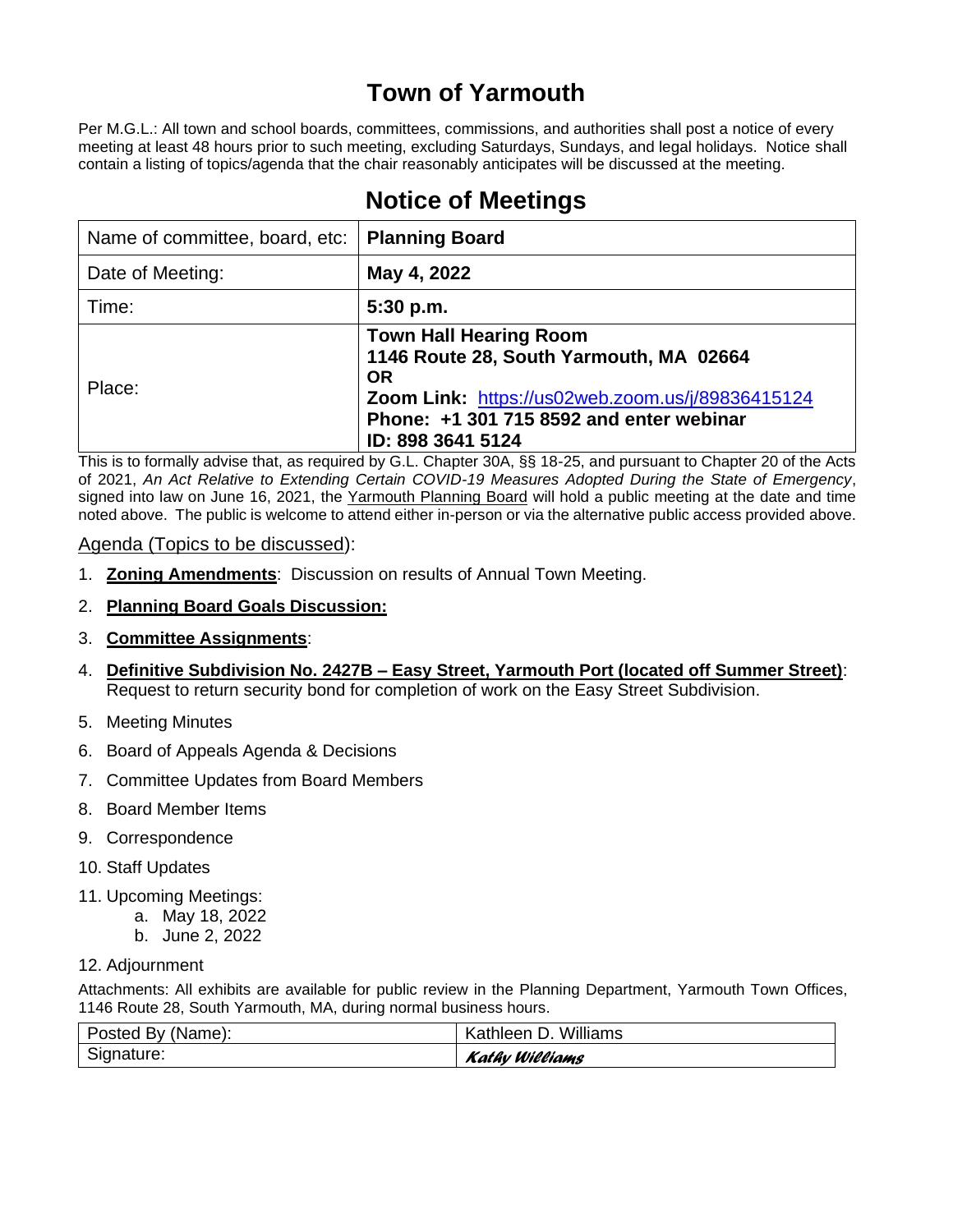# **Town of Yarmouth**

Per M.G.L.: All town and school boards, committees, commissions, and authorities shall post a notice of every meeting at least 48 hours prior to such meeting, excluding Saturdays, Sundays, and legal holidays. Notice shall contain a listing of topics/agenda that the chair reasonably anticipates will be discussed at the meeting.

| Name of committee, board, etc:   Planning Board |                                                                                                                                                                                                            |
|-------------------------------------------------|------------------------------------------------------------------------------------------------------------------------------------------------------------------------------------------------------------|
| Date of Meeting:                                | May 4, 2022                                                                                                                                                                                                |
| Time:                                           | 5:30 p.m.                                                                                                                                                                                                  |
| Place:                                          | <b>Town Hall Hearing Room</b><br>1146 Route 28, South Yarmouth, MA 02664<br><b>OR</b><br>Zoom Link: https://us02web.zoom.us/j/89836415124<br>Phone: +1 301 715 8592 and enter webinar<br>ID: 898 3641 5124 |

# **Notice of Meetings**

This is to formally advise that, as required by G.L. Chapter 30A, §§ 18-25, and pursuant to Chapter 20 of the Acts of 2021, An Act Relative to Extending Certain COVID-19 Measures Adopted During the State of Emergency, signed into law on June 16, 2021, the Yarmouth Planning Board will hold a public meeting at the date and time noted above. The public is welcome to attend either in-person or via the alternative public access provided above.

## Agenda (Topics to be discussed):

- 1. Zoning Amendments: Discussion on results of Annual Town Meeting.
- 2. Planning Board Goals Discussion:

#### 3. Committee Assignments:

- 4. Definitive Subdivision No. 2427B Easy Street, Yarmouth Port (located off Summer Street): Request to return security bond for completion of work on the Easy Street Subdivision.
- 5. Meeting Minutes
- 6. Board of Appeals Agenda & Decisions
- 7. Committee Updates from Board Members
- 8. Board Member Items
- 9. Correspondence
- 10. Staff Updates
- 11. Upcoming Meetings:
	- a. May 18, 2022
		- b. June 2, 2022

#### 12. Adjournment

Attachments: All exhibits are available for public review in the Planning Department, Yarmouth Town Offices, 1146 Route 28, South Yarmouth, MA, during normal business hours.

| Posted By (Name): | <sup>1</sup> Kathleen D. Williams |
|-------------------|-----------------------------------|
| Signature:        | <b>Kathy Williams</b>             |

*YARMOUTH TOWN CLERK* 

**"22APR28PKS130 REC**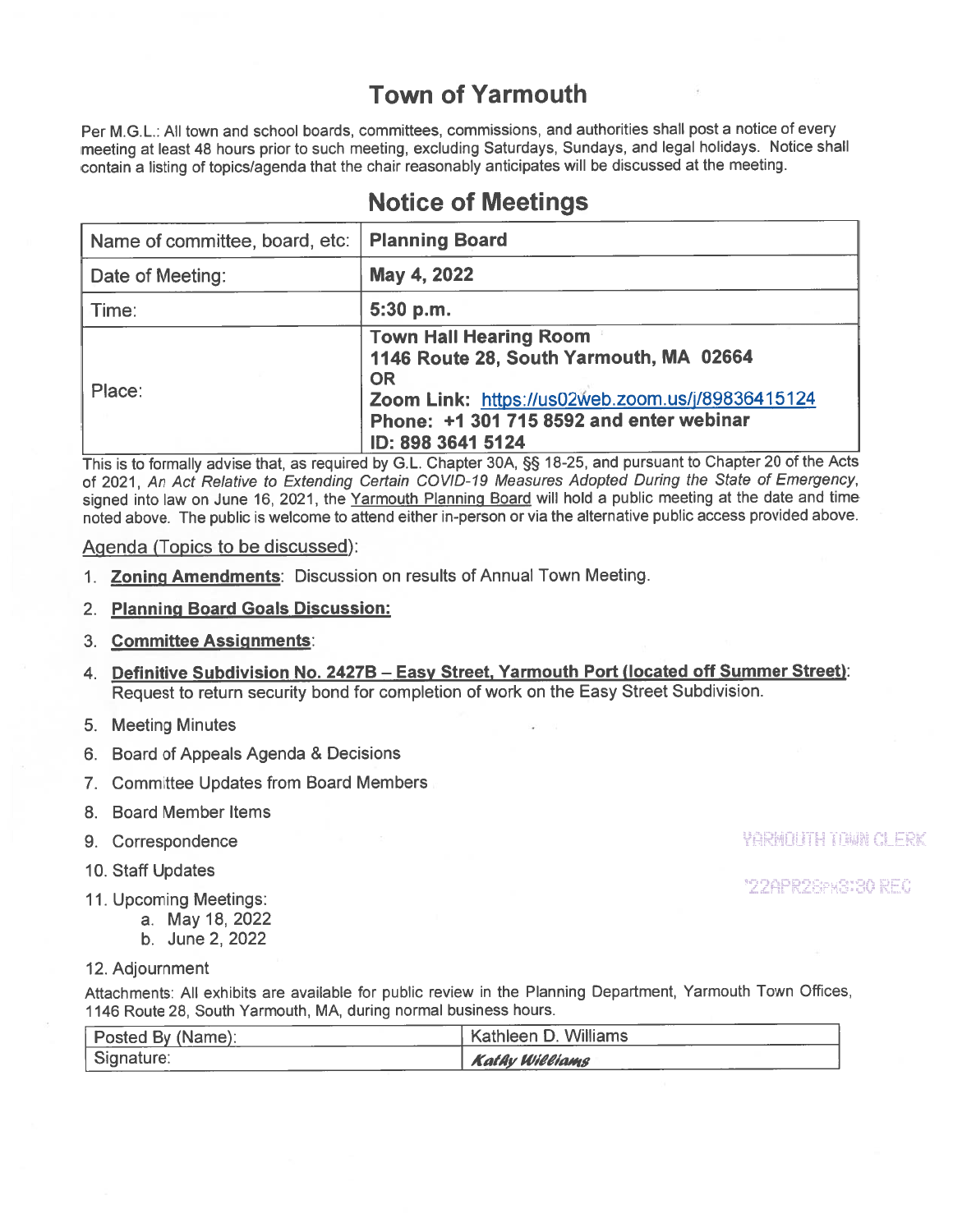

# T O W N O F Y A R M O U T H

 1146 ROUTE 28, SOUTH YARMOUTH, MASSACHUSETTS 02664-24451 Telephone (508) 398-2231, Ext. 1276, Fax (508) 398-2365

Planning Board

# **MEMORANDUM**

| Subject: | 2021 Annual Report for the Board of Selectmen |
|----------|-----------------------------------------------|
| Date:    | September 16, 2021                            |
| From:    | Joanne Crowley, Planning Board Chair          |
| To:      | Board of Selectmen                            |

On behalf of the Yarmouth Planning Board, I am pleased to submit the 2021 Annual Report to the Board of Selectmen. We welcome this opportunity to review the Planning Board's efforts over the past year and to discuss goals for the upcoming year.

**CHARGE:** The objectives and functions of the Planning Board are set forth in MGL Ch. 41, Sections 81A-81GG – *Municipal Planning and Subdivision Legislation*, and MGL Ch. 40A – *The Zoning Act.*  Chapter 41 charges the Planning Board with regulating new subdivisions and Chapter 40A charges the Planning Board with the responsibility for the adoption and revision of Zoning Bylaws. The Planning Board is also responsible for long-term planning related to the Local Comprehensive Plan.

Other responsibilities of the Planning Board include serving as Special Permit Granting Authority (SPGA) for Single-Family Cluster Subdivisions and Planned Residential Developments, and for Motel Redevelopments (HMOD1 & HMOD2); review of all development plans under the Revitalization Overlay Architectural District (ROAD); Site Plan Review for the Village Centers Overlay District (VCOD); and Street Names, Scenic Roads, and Repetitive Petitions.

**MEMBERSHIP:** Yarmouth is fortunate to have dedicated Planning Board members, some of whom have served for many years, as well as our newer members who bring fresh perspectives. Planning Board members also serve on other Town Committees as outlined below:

| <b>Member</b>       | <b>Position</b> | <b>Other Committees</b>                            |  |
|---------------------|-----------------|----------------------------------------------------|--|
| Joanne Crowley      | Chair           | Community & Economic Development Committee (CEDC)  |  |
| Liz Hartsgrove      | Vice Chair      | Community Preservation Committee (CPC)             |  |
| Tom Baron           | Clerk           | Land Disposition Committee (LDC) & Water Resources |  |
|                     |                 | Advisory Committee (WRAC)                          |  |
| <b>Brad Goodwin</b> | Member          | Affordable Housing Trust (AHT) & Community Housing |  |
|                     |                 | Committee (CHC)                                    |  |
| Chris Vincent       | Member          | Design Review Committee (DRC)                      |  |
| Susan Brita         | Member          | Drive-In Site Utilization Committee (DISUC)        |  |
| Will Rubenstein     | Member          | Capital Budget Committee (CBC)                     |  |

Officer elections and Committee assignments are done annually in mid-September.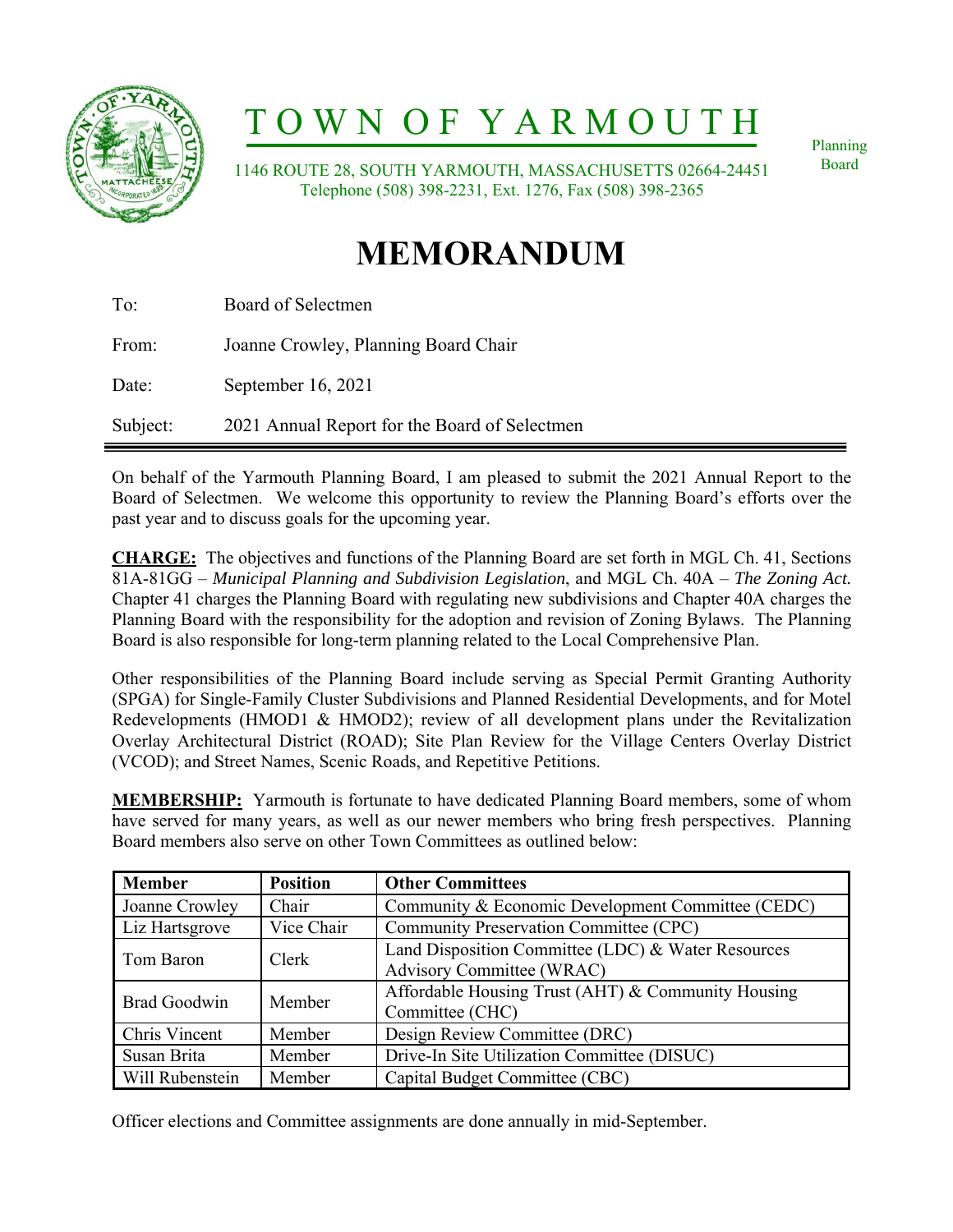Board of Selectmen September 16, 2021 Page 2 of 2

**PAST YEAR ACCOMPLISHMENTS**: The Planning Board was able to adapt well to the challenges presented by the pandemic, having conducted virtual meetings throughout and moving to in-person meetings in July 2021. In addition to regular business items, the Board has completed the following:

- **Community Visioning Project**: A significant amount of the Planning Board's time has gone into the Community Visioning Project, including holding virtual Workshops/business Roundtable, and an initial public survey culminating in 470 responses used to develop a draft Vision of Yarmouth as a great place to Live, Work, Play and Learn. These concepts were vetted through a 2<sup>nd</sup> Visioning Survey which received 920 responses. The Planning Board is currently digesting this information in preparation for creating a draft Vision Plan for further public review.
- **Growth Incentive Zone (GIZ) Extension**: The Planning Board worked with the BOS and the Cape Cod Commission (CCC) to extend the GIZ through October 2031. This extensions retains the redevelopment opportunities for motel properties along the Route 28 corridor while we continue with our on-going efforts to complete the visioning process and update our Local Comprehensive Plan.
- **Development of Regional Impact (DRI) Blue Sky Tower**: The Planning Board has also been involved in the review and comment on the proposed 120' communication tower proposed for 1044 Route 28, noting concerns with the location, height and aesthetics along our commercial corridor. The applicant is currently preparing supplemental information in preparation for another public hearing this fall.
- **Zoning Amendments**: The Board has prepared seven zoning amendments for consideration at the fall Special Town Meeting. Briefly, the proposed amendments are related to compliance with the National Flood Insurance Program (NFIP); clarifications on Zoning District Boundary; allowing Brewpubs in the B1/B2 business districts; allowing Mobile Food Vendors on town-owned land if approved by the Board of Selectmen; minor Sign changes; rezoning of a parcel; and allowing Body Art Establishments along Route 28. Please refer to the September  $16<sup>th</sup>$  Memo from the Planning Board for detailed information.

**GOALS FOR THE COMING YEAR**: In addition to our regular duties, the Planning Board's main emphasis for the upcoming year is anticipated to include the following:

- **Vision Plan**: Completion of the Community Visioning Project and preparation of a Vision Plan for review by the public and Board of Selectmen this fall, with hopes of adopting the plan by the end of 2021.
- **Local Comprehensive Plan (LCP) Update**: With the visioning complete, the Planning Board will be moving onto updating the LCP. This will not be a light endeavor and the Planning Board has found it helpful and expeditious to have assistance from consultants to supplement staff efforts. In order to move forward quickly to reach this long-term goal of the BOS, the Planning Board is requesting the support and advocacy of the Board for a Free Cash Grant for the LCP at the 2022 Annual Town Meeting.
- **Zoning**: The Planning Board will move forward with proposed zoning amendments at the fall Special Town Meeting. With the LCP update, no significant zoning initiatives are anticipated in the near future, however the Board has heard repeated requests to address the issue of workforce and seasonal housing. The Planning Board would appreciate some early direction from the BOS on ways we can work towards addressing this issue without creating unintended or undesirable consequences.

The Planning Board looks forward to discussing their goals at our upcoming meeting with you.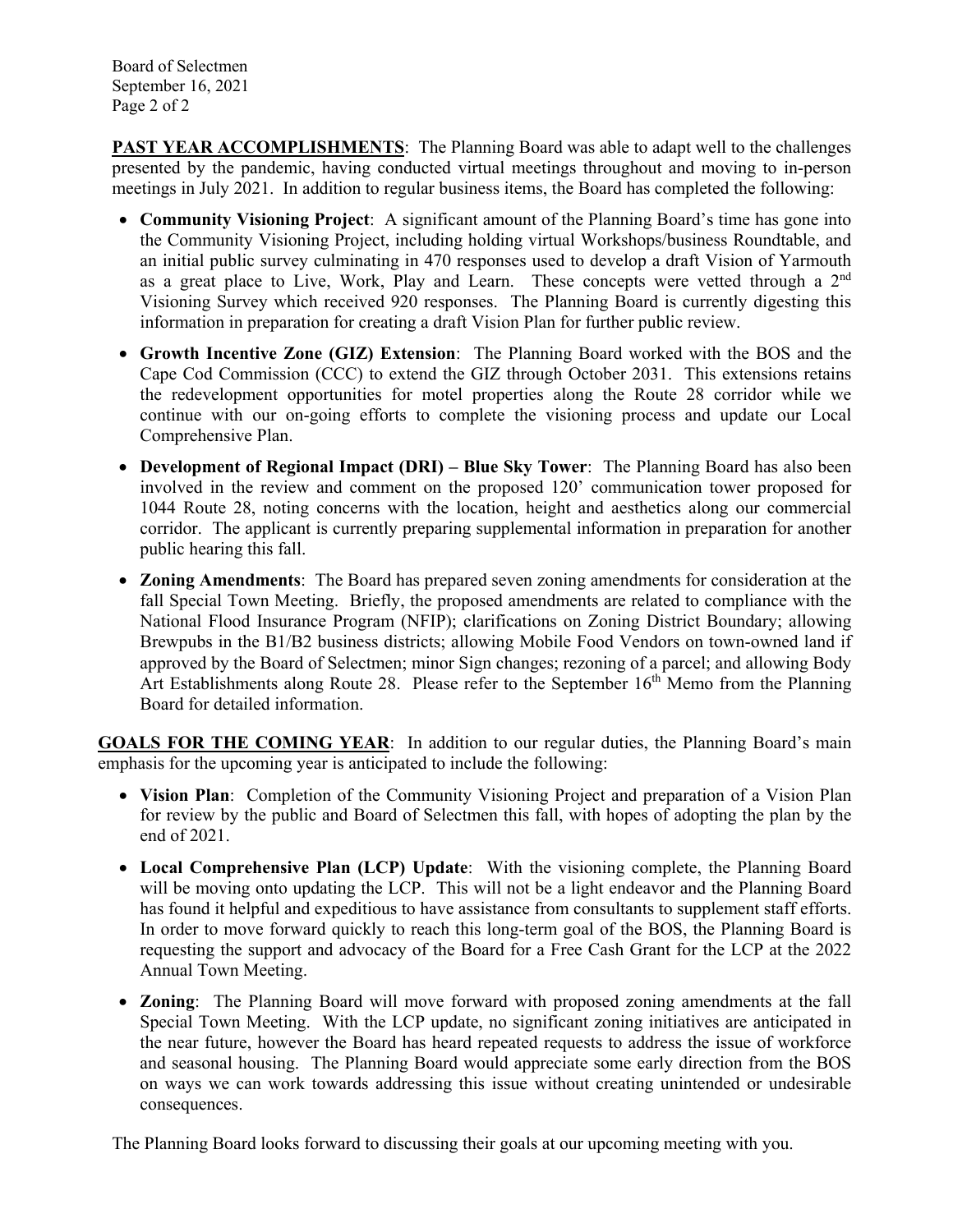# **Yarmouth Planning Board Committee Assignments Updated 12/29/21**

| Committee                                                     | Sept 2020-2021 Assignments | Sept 2021-2022 Assignments |
|---------------------------------------------------------------|----------------------------|----------------------------|
| Affordable Housing Trust (AHT) (full-time)                    | <b>Brad Goodwin</b>        | <b>Brad Goodwin</b>        |
| Capital Budget Committee (CBC) (full-time)                    | Will Rubenstein            | <b>Will Rubenstein</b>     |
| Community & Economic Development Committee (CEDC) (full-time) | Joanne Crowley             | Joanne Crowley             |
| Community Housing Committee (CHC) (full-time)                 | <b>Brad Goodwin</b>        | <b>Brad Goodwin</b>        |
| Community Preservation Committee (CPC) (full-time)            | Liz Hartsgrove             | Liz Hartsgrove             |
| Design Review Committee (DRC) (full-time)                     | <b>Chris Vincent</b>       | <b>Chris Vincent</b>       |
| Drive-In Site Utilization Committee (DISUC) (part-time)       | Susan Brita                | Susan Brita                |
| Land Disposition Committee (part-time)                        | Tom Baron                  | Susan Brita *              |
| Water Resources Advisory Committee (WRAC) (full-time)         | Tom Baron                  | Joanne Crowley*            |

*Notes:* 

*CEDC = Community & Economic Development Committee* 

*CHC = Community Housing Committee* 

*CPC = Community Preservation Committee* 

*AHT = Affordable Housing Trust* 

\*Temporarily reassigned on 12/29/21 due to the resignation of Tom Baron (all committee assignments typically made annually in September)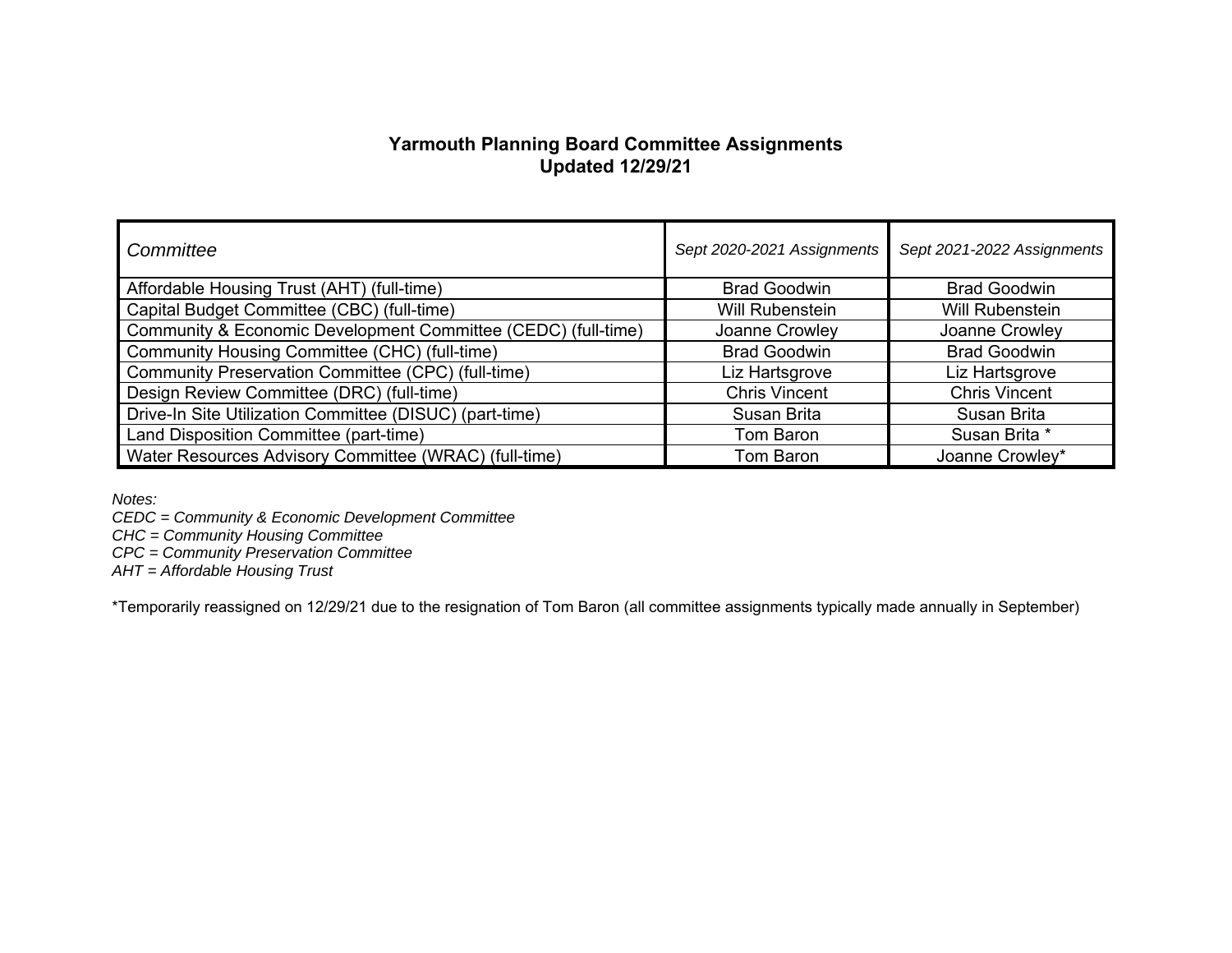### **Town of Yarmouth MINUTES OF THE PLANNING BOARD MEETING OF March 23, 2022**

The Yarmouth Planning Board held a Hybrid in-person/remote access Business Meeting at **5:30** p.m. on Wednesday **March 23, 2022** in the Hearing Room at the Yarmouth Town Offices located at 1146 Route 28, South Yarmouth, MA.

**Planning Board Present:** Brad Goodwin, Chris Vincent, Susan Brita, Joanne Crowley, and Will Rubenstein

# **Planning Board Absent:** Liz Hartsgrove

**Staff Present:** Kathy Williams, Town Planner; and Mark Grylls, Building Commissioner

- 1. **Meeting Opening**: Chair Joanne Crowley opened the hybrid meeting at 5:32 by reading the attached statement. All Planning Board members were in-person. All votes were roll call votes.
- 2. **Deliberation on Zoning Articles for 2022 Annual Town Meeting (ATM), Vote on Recommendations, and Review Draft Memo to Board of Selectmen**: Joanne Crowley started the discussions with a brief overview of the 3 zoning articles, the meeting minutes for the 3/16 public hearing, and noted that all Planning Board members present were either in attendance at the public hearing or had certified to reviewing the videotape of the meeting.
	- a. Article 27 Short-Term Rentals (STR): Kathy Williams gave a brief overview of the Article and public hearing comments and noted the attached e-mail from Bob Rubega suggesting changes to the timing for trash removal. After discussion, the Board decided to not make any changes to the Article and voted as follows:

**VOTE: On a motion by Joanne Crowley, and seconded by Susan Brita, the Planning Board voted (5-0) to Recommend Article 27 – Short Term Rentals, as presented at the Public Hearing and included in this meeting packet, with Brad Goodwin, Chris Vincent, Susan Brita, Joanne Crowley, and Will Rubenstein voting in favor.**

b. Article 28 - Seasonal Employee Housing at Motels/Hotels: Kathy Williams gave a brief overview of the public hearing comments and the proposed amendment to the definition in the Article (see attached Draft #5) to address the public hearing comment about allowing for employees who work for a business located within Yarmouth, not just employees who work in Yarmouth. The example given was related to landscaping firms who may be based in Yarmouth, but work in surrounding Towns.

The Board discussed various topics including a sunset clause, discussion on number of available rooms, as well as the expansion of those who could participate. Kathy Williams noted that the sunset clause was added to the STR Article for a very specific reason - to make residents feel more comfortable voting for the expedited zoning amendment at Annual Town Meeting so we don't risk losing a very large revenue stream from the STR tax. Article 28 is a typical zoning amendment that would not have a sunset clause and could be amended at future town meetings.

Susan Brita disclosed that she was a member of the Yarmouth Community Partnership and would be abstaining from the vote. After discussion, the Board decided to amend the Article definition as attached and voted as follows: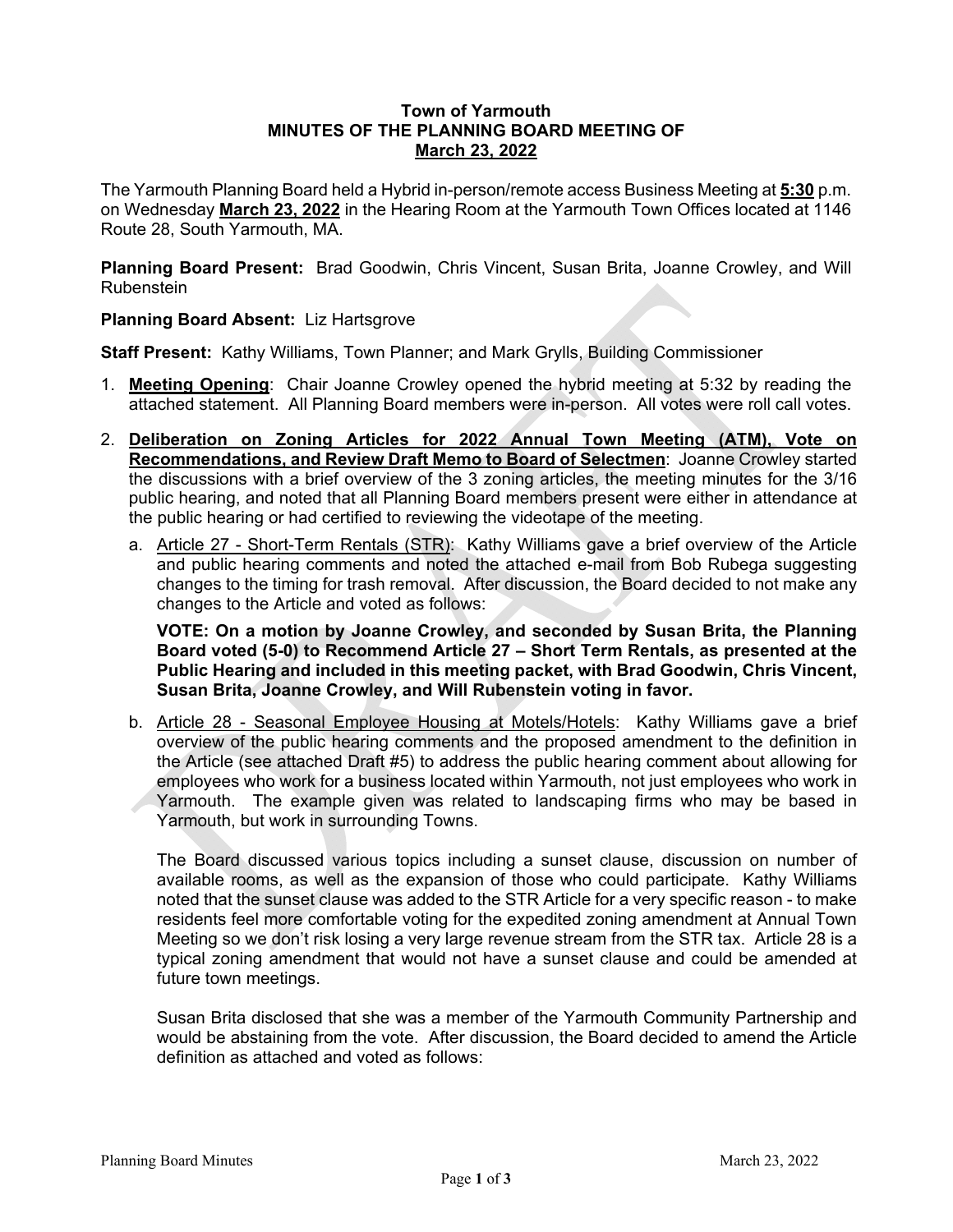**VOTE: On a motion by Joanne Crowley, and seconded by Will Rubenstein, the Planning Board voted (4-0-1) to Recommend Article 28 – Seasonal Employee Housing at Motels/Hotels, as presented at the Public Hearing, now amended to strike the words "employed in Yarmouth" and insert in its place the words "employed by a business located within the borders of Yarmouth", with Brad Goodwin, Chris Vincent, Joanne Crowley, and Will Rubenstein voting in favor, and Susan Brita abstaining.** 

The Board members also noted the summit proposed for the fall to review additional data acquired over the summer.

c. Article 30 - CITIZEN PETITIONED Zoning Article: Rezoning of 17 Berry Avenue, West Yarmouth. Joanne Crowley noted the attached information summarizing the Article and the Public Hearing comments. As a petitioned Article, she noted the Article would be on the Warrant. The Planning Board will only be voting to recommend or not recommend. Ms. Crowley noted that the CEDC motion to recommend this article did not pass. She also noted correspondence from Robert Ciavarra received after the close of the Public Hearing was not forwarded to the Planning Board members.

The Board briefly discussed the Article and the issue of spot zoning brought up at the Hearing. Kathy Williams noted that Town Counsel was consulted and he felt this was not a case of spot zoning as the parcel currently abuts a business district.

**VOTE: On a motion by Susan Brita, and seconded by Chris Vincent, the Planning Board voted (4-1) to Not Recommend Article 30 – Citizen Petition to Rezone 17 Berry Avenue, with Chris Vincent, Susan Brita, Joanne Crowley, and Will Rubenstein voting in favor, and Brad Goodwin voting against.** 

d. Draft Memo to BOS and Recommendations: Joanne Crowley volunteered to present and explain at ATM Article 27 – Short Term Rentals and Brad Goodwin volunteered to present and explain Article 28 – Seasonal employee Housing at Motels/Hotels. There were no comments or amendments to the memo.

3. **Meeting Minutes**:

- a. March 16, 2022: **On a motion by Brad Goodwin, and seconded by Chris Vincent, the Planning Board voted (4-0-1) to approve the meeting minutes of March 16, 2022, with Brad Goodwin, Susan Brita, Joanne Crowley, and Chris Vincent voting in favor, and Will Rubenstein abstaining**.
- 4. **Board of Appeals Agenda & Decisions:** None.
- 5. **Committee Updates from Board Members**: None.
- 6. **Board Member Items:** Brad Goodwin noted that Chief Frederickson is retiring in October and we should have our summit prior to his departure.
- 7. **Correspondence:** None.
- 8. **Staff Updates:** Kathy Williams updated the Board on the following:
	- a. The Attorney General approved the Zoning Amendments from Fall Town Meeting.
	- b. Kelly Grant, Conservation Administrator has resigned and her last day in April 14<sup>th</sup>; and Karl von Hone, Director of Natural Resources, will be retiring on May 27th.
	- c. The Board of Selectmen will be voting on 3/29/22 to appoint Jim Saben to the Planning Board.
	- d. The Route 6a 14-lot Definitive Cluster Subdivision (across from Hockanom Road) should be submitted on 3/24 and will be coming before the Board.